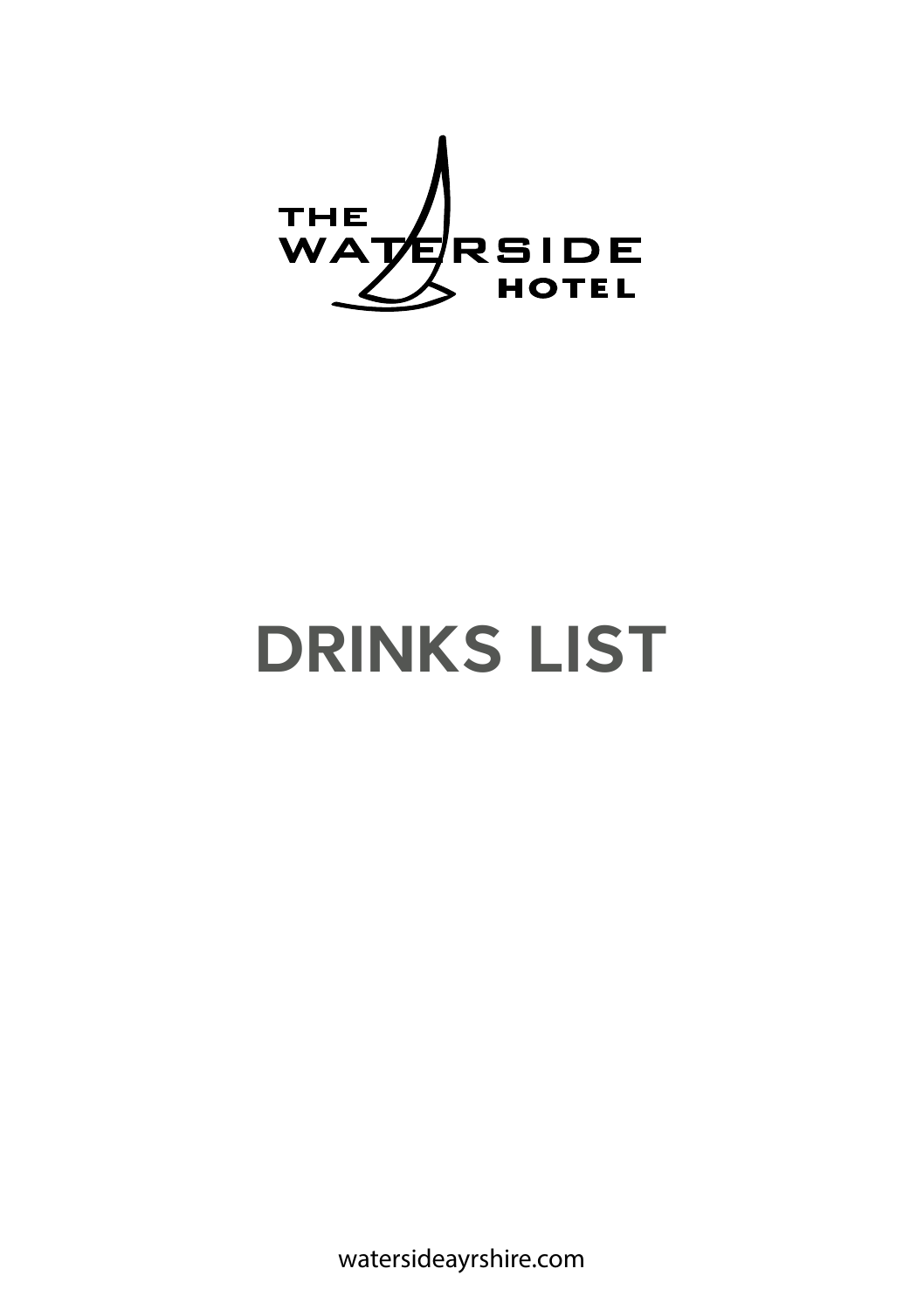# - WHISKY -

#### **MALT WHISKY - 25ml MEASURE**

| Arran Malt 10 y.o.      | Arran     | 45%   | 5.35 |
|-------------------------|-----------|-------|------|
| Balvenie Double Wood    | Speyside  | 40%   | 5.30 |
| Balvenie Caribbean Cask | Speyside  | 43%   | 6.25 |
| Bowmore 12 y.o.         | Islay     | 40%   | 5.35 |
| Cragganmore             | Speyside  | 40%   | 5.35 |
| Dalwhinnie 15 y.o.      | Highland  | 43%   | 5.40 |
| Glenfiddich             | Speyside  | 40%   | 5.35 |
| Glenkinchie             | Edinburgh | 43%   | 5.35 |
| Glenmorangie 10 y.o.    | Highland  | 40%   | 5.35 |
| Glengoyne 10 y.o.       | Glasgow   | 40%   | 5.35 |
| Glengoyne 18 y.o.       | Glasgow   | 43%   | 8.90 |
| Highland Park 12 y.o.   | Orkney    | 40%   | 5.30 |
| Laphroaig               | Islay     | 40%   | 5.30 |
| Lagavulin 16 y.o.       | Islay     | 43%   | 7.65 |
| Macallan                | Speyside  | 40%   | 5.60 |
| Oban                    | Oban      | 43%   | 6.65 |
| Talisker                | Skye      | 45.8% | 5.30 |
| Tamdhu                  | Speyside  | 40%   | 5.30 |
|                         |           |       |      |

#### **IMPORTED WHISKY - 25ml MEASURE**

| Canadian Club | Canada  | 40% | 4.50 |
|---------------|---------|-----|------|
| Jack Daniels  | USA     | 45% | 4.50 |
| Jameson       | Ireland | 40% | 4.95 |
| Makers Mark   | USA     | 45% | 5.30 |

| <b>BRANDY</b>    |        |     |      |
|------------------|--------|-----|------|
| 25ml MEASURE     |        |     |      |
|                  |        |     |      |
| Courvoisier VS   | France | 40% | 4.70 |
| Courvoisier VSOP | France | 40% | 5.65 |

| <b>PORT AND SHERRY</b> |              |       |      |
|------------------------|--------------|-------|------|
|                        |              |       |      |
|                        | 50ml MEASURE |       |      |
| Cockburn's Fine Ruby   | Portugal     | 19.5% | 4.25 |
| Harveys Bristol Cream  | Spain        | 17.5% | 4.25 |
| Tio Pepe               | Spain        | 15%   | 4.25 |

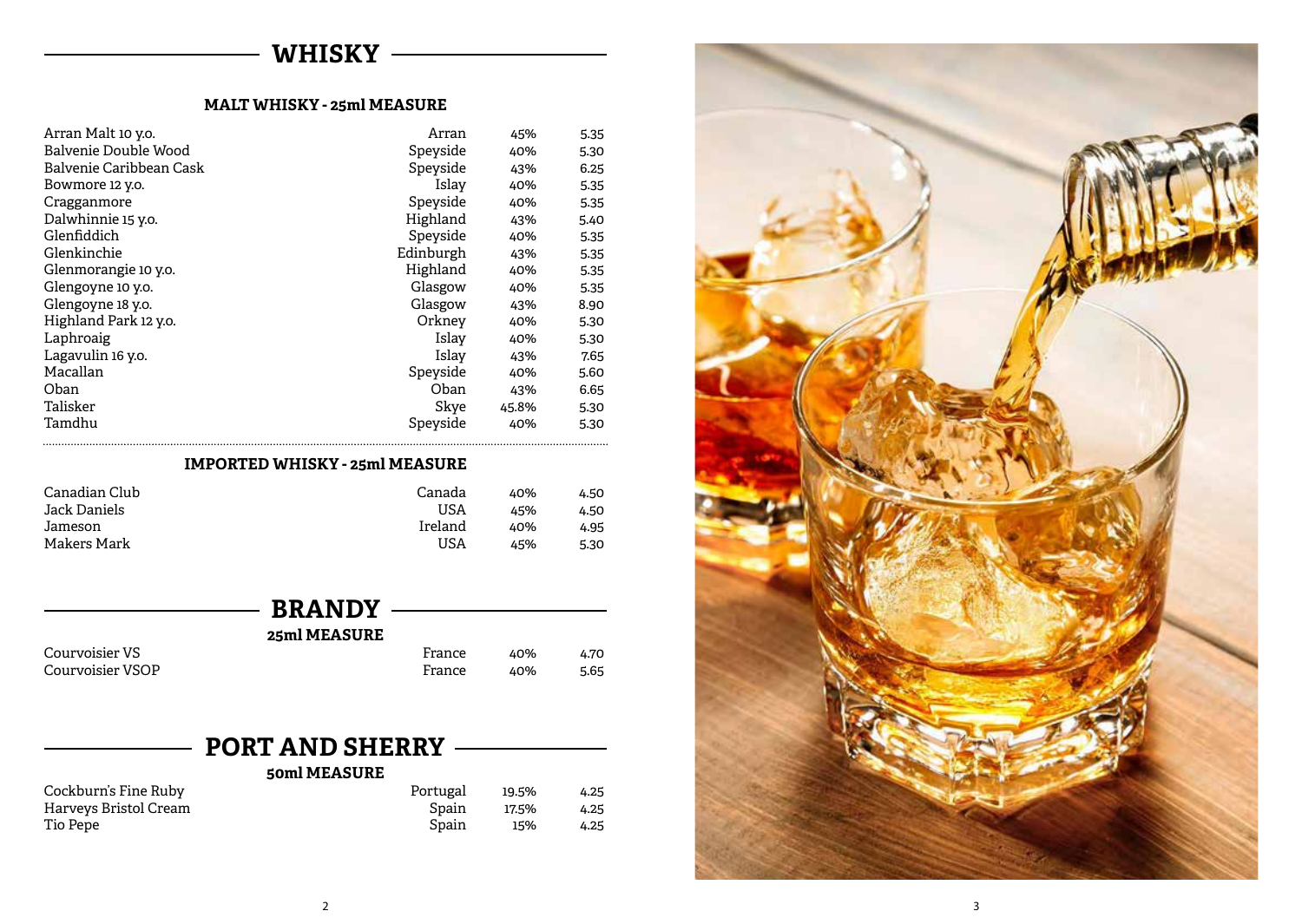# **LIQUEURS**

#### **25ml MEASURE**

| Archers Peach Schnapps | 18% | 4.40 |
|------------------------|-----|------|
| Baileys, 50ml          | 17% | 4.50 |
| Cointreau              | 40% | 4.30 |
| Disaronno Amaretto     | 28% | 4.30 |
| Drambuie               | 40% | 4.30 |
| Glayva                 | 35% | 4.30 |
| <b>Grand Marnier</b>   | 40% | 4.30 |
| Kahlua                 | 20% | 4.30 |
| Malibu                 | 21% | 4.30 |
| Midori                 | 20% | 4.30 |
| Passoa                 | 17% | 3.95 |
| Pernod                 | 40% | 4.30 |
| Sambuca                | 40% | 4.50 |
| Sourz                  | 15% | 3.65 |
| Southern Comfort       | 35% | 4.30 |
| Tia Maria              | 20% | 4.30 |



# **SPIRITS**

#### **HOUSE POURS - 25ml MEASURE**

| Bacardi Superior Rum<br>Famous Grouse Whisky<br>Gordon's Gin<br>Jack Daniels<br>Morgan Spiced<br>Smirnoff Red Vodka<br>Brugal Anejo Rum | Puerto Rico<br>Scotland<br><b>UK</b><br><b>USA</b><br>Puerto Rico<br>Russia<br>Brazil | 37.5%<br>40%<br>37.5%<br>40%<br>35%<br>37.5%<br>38% | 4.20<br>4.05<br>4.50<br>4.50<br>4.20<br>4.20<br>5.45 |
|-----------------------------------------------------------------------------------------------------------------------------------------|---------------------------------------------------------------------------------------|-----------------------------------------------------|------------------------------------------------------|
|                                                                                                                                         | <b>VODKA</b>                                                                          |                                                     |                                                      |
|                                                                                                                                         | 25ml MEASURE                                                                          |                                                     |                                                      |
| Arbikie                                                                                                                                 | Scotland                                                                              | 43%                                                 | 5.45                                                 |
| <b>Grey Goose</b>                                                                                                                       | France                                                                                | 40%                                                 | 5.45                                                 |
| Haku Vodka                                                                                                                              | Japan                                                                                 | 40%                                                 | 5.35                                                 |
|                                                                                                                                         |                                                                                       |                                                     |                                                      |
|                                                                                                                                         | GIN                                                                                   |                                                     |                                                      |
|                                                                                                                                         |                                                                                       |                                                     |                                                      |
| Boë Violet                                                                                                                              | 25ml MEASURE                                                                          |                                                     |                                                      |
| Bombay Sapphire                                                                                                                         | Stirlingshire - Scotland<br>England                                                   | 41.5%<br>40%                                        | 4.60<br>4.60                                         |
| <b>Brockmans</b>                                                                                                                        | England                                                                               | 40%                                                 | 5.45                                                 |
| Caorunn                                                                                                                                 | Speyside - Scotland                                                                   | 41.8%                                               | 5.10                                                 |
| Eden Mill                                                                                                                               | St Andrews - Scotland                                                                 | 42%                                                 | 4.60                                                 |
| Edinburgh Gin                                                                                                                           | Edinburgh - Scotland                                                                  | 43%                                                 | 4.60                                                 |
| Edinburgh Gin Elderflower/Raspberry/Rhubarb Edinburgh - Scotland                                                                        |                                                                                       | 20%                                                 | 4.60                                                 |
| Edinburgh Seaside Gin                                                                                                                   | Edinburgh - Scotland                                                                  | 43%                                                 | 5.10                                                 |
| Gordon's Pink Gin                                                                                                                       | UK                                                                                    | 37.5%                                               | 4.60                                                 |
| Hendricks                                                                                                                               | Ayrshire - Scotland                                                                   | 41.4%                                               | 5.10                                                 |
| Puerto de Indias Strawberry Gin                                                                                                         | Spain                                                                                 | 37.5%                                               | 5.10                                                 |
| Roku Gin                                                                                                                                | Japan                                                                                 | 43%                                                 | 5.45                                                 |
| Tanqueray                                                                                                                               | Fife - Scotland                                                                       | 43.1%                                               | 4.60                                                 |
|                                                                                                                                         | <b>RUM</b>                                                                            |                                                     |                                                      |
|                                                                                                                                         | 25ml MEASURE                                                                          |                                                     |                                                      |
| Havana Club Especial                                                                                                                    | Cuba                                                                                  | 40%                                                 |                                                      |
| Kraken Dark Rum                                                                                                                         | Caribbean                                                                             | 40%                                                 | 4.40<br>4.60                                         |
| O.V.D.                                                                                                                                  | Guyana                                                                                | 40%                                                 | 4.25                                                 |
|                                                                                                                                         | Caribbean                                                                             | 40%                                                 | 4.25                                                 |
| Sailor Jerry                                                                                                                            |                                                                                       |                                                     |                                                      |

# **APERITIFS AND VERMOUTH**

| Jagermeister, 25ml      | Germany | 35% | 5.00 |
|-------------------------|---------|-----|------|
| Martini Extra Dry, 50ml | Italy   | 15% | 4.25 |
| Martini Rosso, 50ml     | Italy   | 15% | 4.25 |
| Pimms No.1, 25ml        | England | 25% | 4.30 |

### **TEQUILA**

**25ml MEASURE**

Jose Cuervo Reserva Tequila Rose

 $\overline{\phantom{a}}$ 

| Mexico | 38% | 4.40 |
|--------|-----|------|
| Mexico | 15% | 4.40 |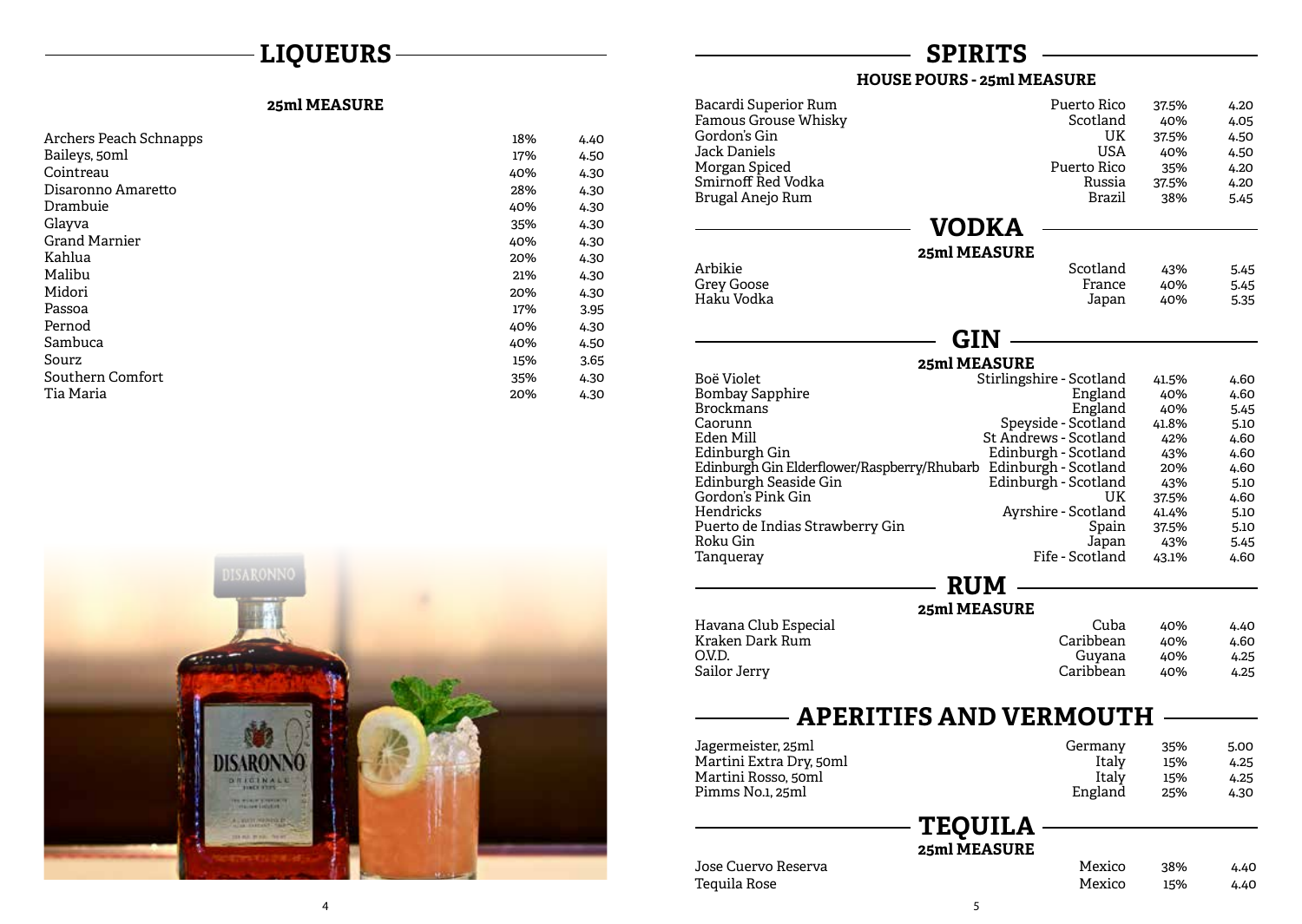# **BEER AND CIDER**

#### **DRAUGHT BEER AND CIDER - 1/2 pint | pint**

| Caledonian Best        | Scotland 3.2%     |            | 2.85 | 5.50 |
|------------------------|-------------------|------------|------|------|
| Guinness               | Ireland 4.1%      |            | 3.30 | 5.90 |
| Heverlee               | Belguim 4.8% 3.30 |            |      | 5.80 |
| Magners Golden Draught | Ireland 4.5%      |            | 3.25 | 5.75 |
| Menabrea               |                   | Italy 4.8% | 3.45 | 6.50 |
| Tennent's Lager        | Scotland 4.0%     |            | 3.00 | 5.50 |

#### **BOTTLED BEER**

| Becks Non Alcohol, 275ml       | Germany | .05%    | 4.50 |
|--------------------------------|---------|---------|------|
| Budvar Budweiser B:Free, 330ml | Czech   | 0.5%    | 4.50 |
| Budweiser, 330ml               | USA     | 4.8%    | 5.30 |
| Corona. 330ml                  | Mexico  | 4.5%    | 5.30 |
| Peroni, 330ml                  | Italv   | $5.1\%$ | 5.30 |
|                                |         |         |      |

#### **SPECIALISED**

| Arran Blonde, 500ml            | Scotland | 4.5%    | 5.75 |
|--------------------------------|----------|---------|------|
| Kopparberg, 500ml              | Sweden   | 4.5%    | 5.45 |
| Koppaberg Non Alcoholic, 568ml | Sweden   |         | 5.00 |
| WKD Blue. 275ml                | UK       | $4.0\%$ | 5.00 |
|                                |          |         |      |





# CRAFTED BIRRA ONLY EVER BREWED IN BIELLA,

ENABREA

ITALY SINCE 1846

NABH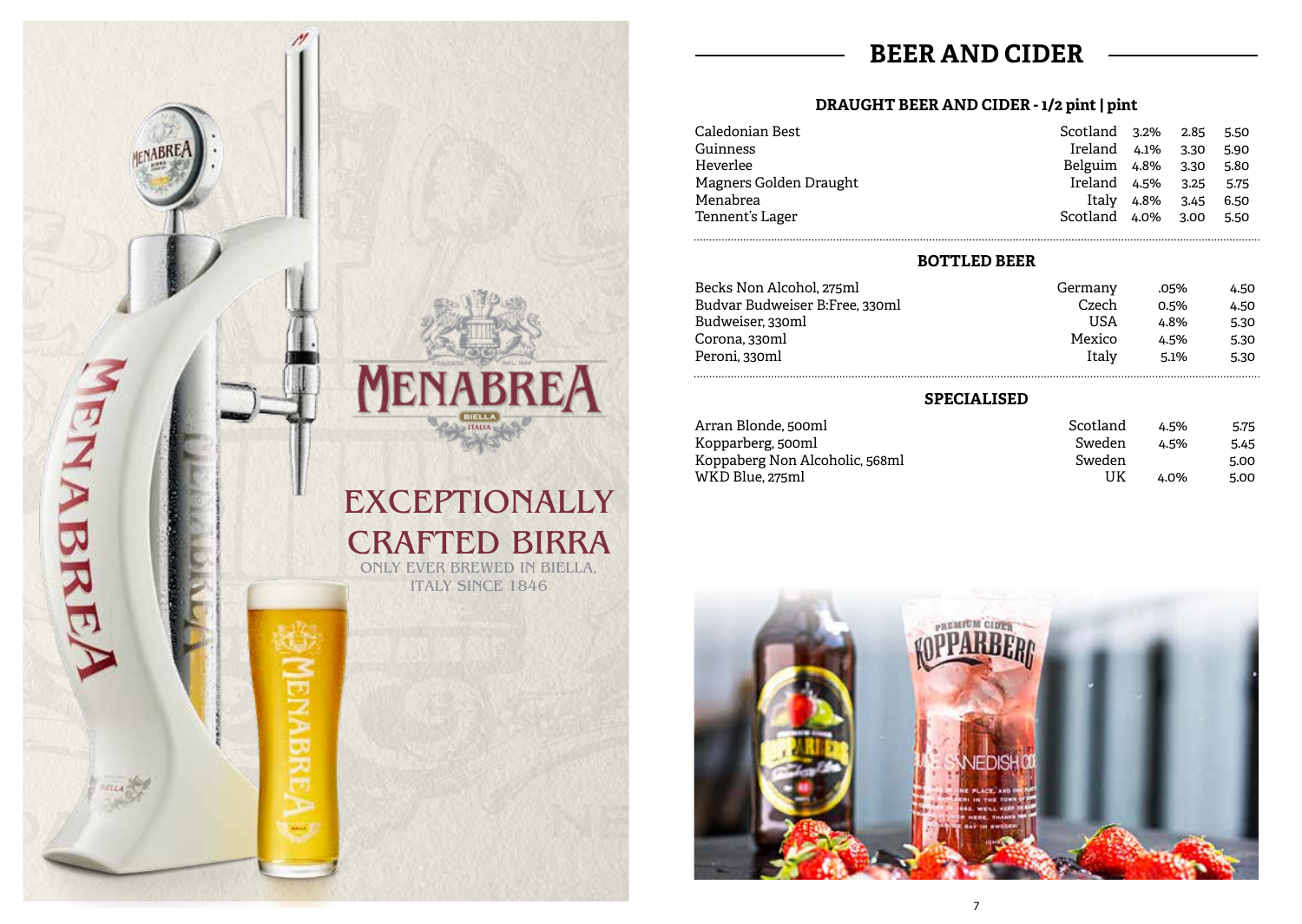# **COCKTAILS**

| COSMOPOLITAN<br>Absolut Citron, Triple Sec, cranberry juice, freshly squeezed lime juice | 8.00 |
|------------------------------------------------------------------------------------------|------|
| ESPRESSO MARTINI<br>Vodka, Kahula, double espresso                                       | 8.00 |
| FRENCH MARTINI<br>Smirnoff Vodka, raspberry liqueur, pineapple juice                     | 8.00 |
| RASPBERRY MARTINI<br>Gordons Gin, raspberry liqueur, cranberry juice                     | 8.00 |
| STRAWBERRY DAIQUIRI<br>Havana Club, fresh strawberry, lime juice                         | 8.50 |
| <b>MANGO DAIQUIRI</b><br>Havana Club, fresh mango, lime juice                            | 8.50 |
| WATERSIDE SUNSET                                                                         | 8.00 |

|  | Sailor Jerry Rum, Malibu, fresh orange, cranberry, pineapple juice |  |  |  |  |  |  |  |
|--|--------------------------------------------------------------------|--|--|--|--|--|--|--|

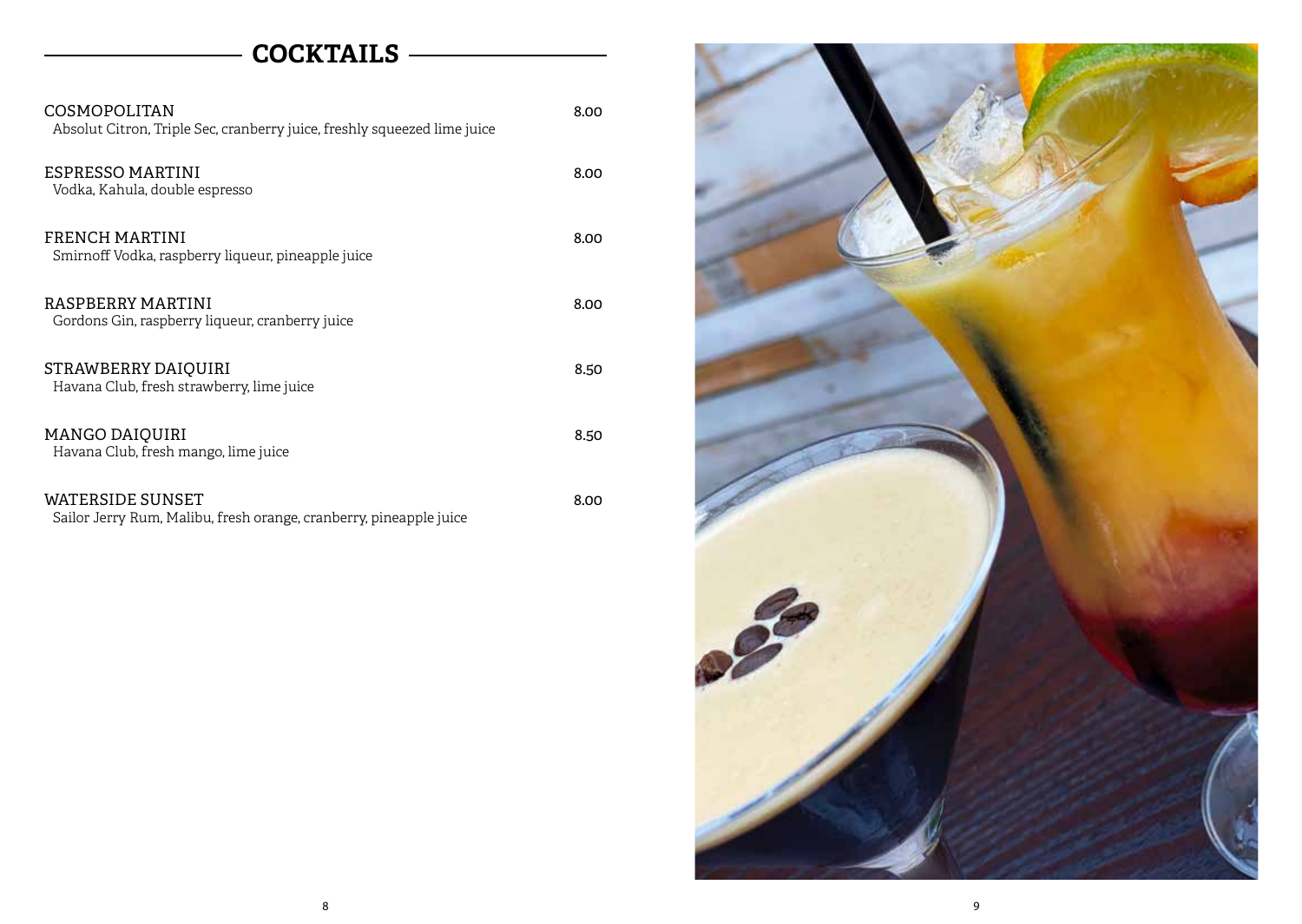# **FOR THE DRIVER**

#### **NON ALCOHOLIC ALTERNATIVES**

| Becks Non Alcohol. 275ml       | Germany | .05%    | 4.50 |
|--------------------------------|---------|---------|------|
| Budvar Budweiser B:Free, 330ml | Czech   | $0.5\%$ | 4.50 |
| Koppaberg Non Alcoholic, 568ml | Sweden  |         | 5.00 |

# **MOCKTAILS**

| MINI PARIS                                     | 4.50 |
|------------------------------------------------|------|
| pineapple juice, cranberry juice and grenadine |      |
| SUNRISE.                                       |      |
|                                                | 4.50 |
| fresh orange, cranberry juice, grenadine       |      |



# **SOFT DRINKS**

| Britvic Tomato Juice      | 200ml 2.20 |
|---------------------------|------------|
| Britvic Tonic             | 200ml 2.20 |
| <b>Britvic Diet Tonic</b> | 200ml 2.20 |
|                           |            |

#### **DRAUGHT**

| Reg. Pepsi Max/Diet Pepsi    | 2.45 |
|------------------------------|------|
| Reg. Lemonade/Soda & Cordial | 2.45 |
| Lrg. Pepsi Max/Diet Pepsi    | 3.30 |
| Lrg. Lemonade/Soda & Cordial | 3.30 |

#### **FRANKLIN & SONS TONIC**

| Indian Natural Tonic | 200ml 3.00 |
|----------------------|------------|
| Natural Light Tonic  | 200ml 3.00 |
| Mallorcan Tonic      | 200ml 3.00 |
| Ginger Beer          | 200ml 2.45 |
| Irn Bru              | 330ml 3.45 |
| Irn Bru (Sugar Free) | 330ml 3.30 |
| Diet Pepsi           | 330ml 3.30 |
| Pepsi                | 330ml 3.45 |
| Pepsi Max            | 330ml 3.30 |
| <b>Red Bull</b>      | 250ml 4.30 |

#### **FRUIT SHOOTS**

 $O$  pepsi

| Blackcurrant, Orange, Apple  | 275ml 2.50 |
|------------------------------|------------|
| J2O: Orange & Passion Fruit, | 275ml 3.60 |
| Apple & Mango,               |            |
| Apple & Raspberry            |            |
| Britvic 55's Sparkling Apple | 275ml 3.30 |
| Strathmore Water:            |            |

| Strathmore Water:  |              |
|--------------------|--------------|
| Still or sparkling | 330ml 3.05   |
|                    | ıltr<br>4.65 |















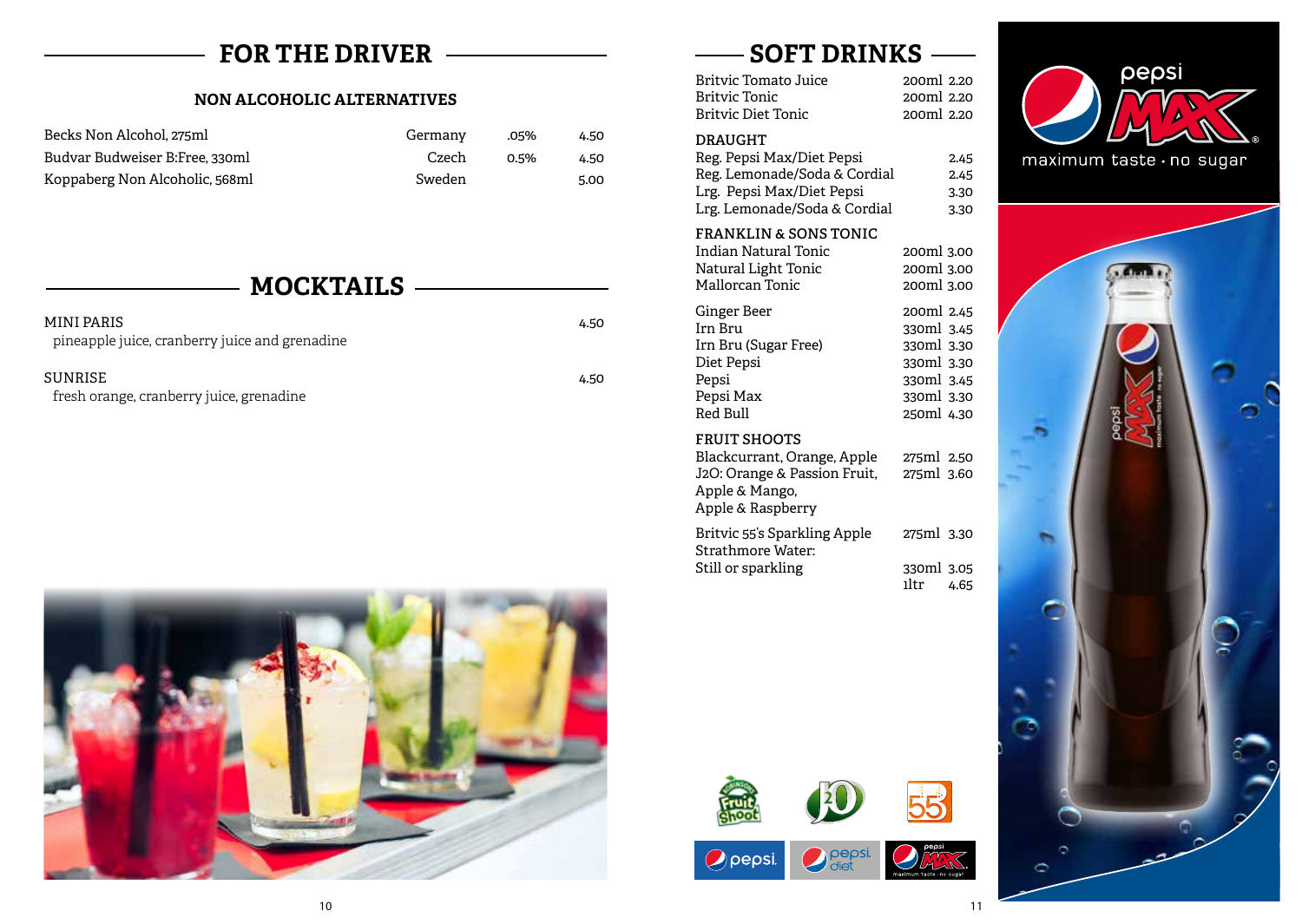### **WHITE WINE**

|  | <b>RESERVE SELECTION - 750ml</b> |  |
|--|----------------------------------|--|
|--|----------------------------------|--|

SANCERRE (SAUVIGNON BLANC) 53.10

Les Doigts d'Or de Dolly Sancerre - Loire Valley, France Gooseberry and citrus fruits developing into crisp, dry and refreshing flavours on the palate.

**GAVI (Cortese) 42.00** Piercarlo Bergaglio - Piedmont, Italy





# **WHITE WINE**

| <b>FRESH, CRISP, DELICATE</b>                                                                                                                                       | 175ml 750ml |            |
|---------------------------------------------------------------------------------------------------------------------------------------------------------------------|-------------|------------|
| PARDINA / CHARDONNAY<br>Vina Arroba, Spain<br>Vibrant and zesty with hints of apples, pears and tropical fruit                                                      |             | 5.90 23.40 |
| PINOT GRIGIO<br>Il Caggio - Veneto, Italy<br>A fresh Pinot Grigio with rare depth and elegance                                                                      | 7.10        | 27.65      |
| <b>SAUVIGNON BLANC</b><br>Pacifico Sur – Chile<br>Zippy, citrus fresh. A mouth-watering wine                                                                        |             | 6.60 25.95 |
| <b>PECORINO</b><br>Cantina Ripa Teatina Arenile - Abruzzo, Italy<br>Exotic fruit on the nose, very fresh and clean.                                                 |             | 35.15      |
| CRISP, MINERAL, EARTHY                                                                                                                                              | 175ml 750ml |            |
| ALBARIÑO<br>Bago Amarelo - Rias Baixas, Spain<br>The new Chablis? Dry and steely, but with excellent ripeness of fruit.                                             |             | 34.85      |
| <b>CHENIN BLANC</b><br>Rickety Bridge - Franschhoek, South Africa<br>A rich palate of citrus fruit and spice with a long finish.                                    |             | 37.35      |
| MACON VILLAGES BLANC (CHARDONNAY)<br>Marie Louise Parisot - Burgundy, France<br>Crisp and elegant with a lovely streak of minerality                                |             | 39.95      |
| <b>AROMATIC, JUICY, FRUITY, RIPE</b>                                                                                                                                | 175ml 750ml |            |
| <b>CHARDONNAY</b><br>Dry River - Australia<br>Bursting with tropical fruit, citrus and floral aromas                                                                | 6.95        | 27.25      |
| <b>CHARDONNAY (DROVER'S HUT)</b><br>Nugan Estate - NSW, Australia<br>A bright palate of stone fruit, citrus and lightly toasted oak, balanced with a crisp acidity. |             | 42.90      |
| <b>SAUVIGNON BLANC</b><br>Mirror Lake - Marlborough, New Zealand<br>A wine of instant appeal with a refreshing acidity                                              |             | 33.65      |
| <b>VIOGNIER Reserve</b><br>Barton & Guestier - Languedoc, France<br>Superb food wine. Fresh on the palate, with considerable heft                                   | 7.70        | 31.75      |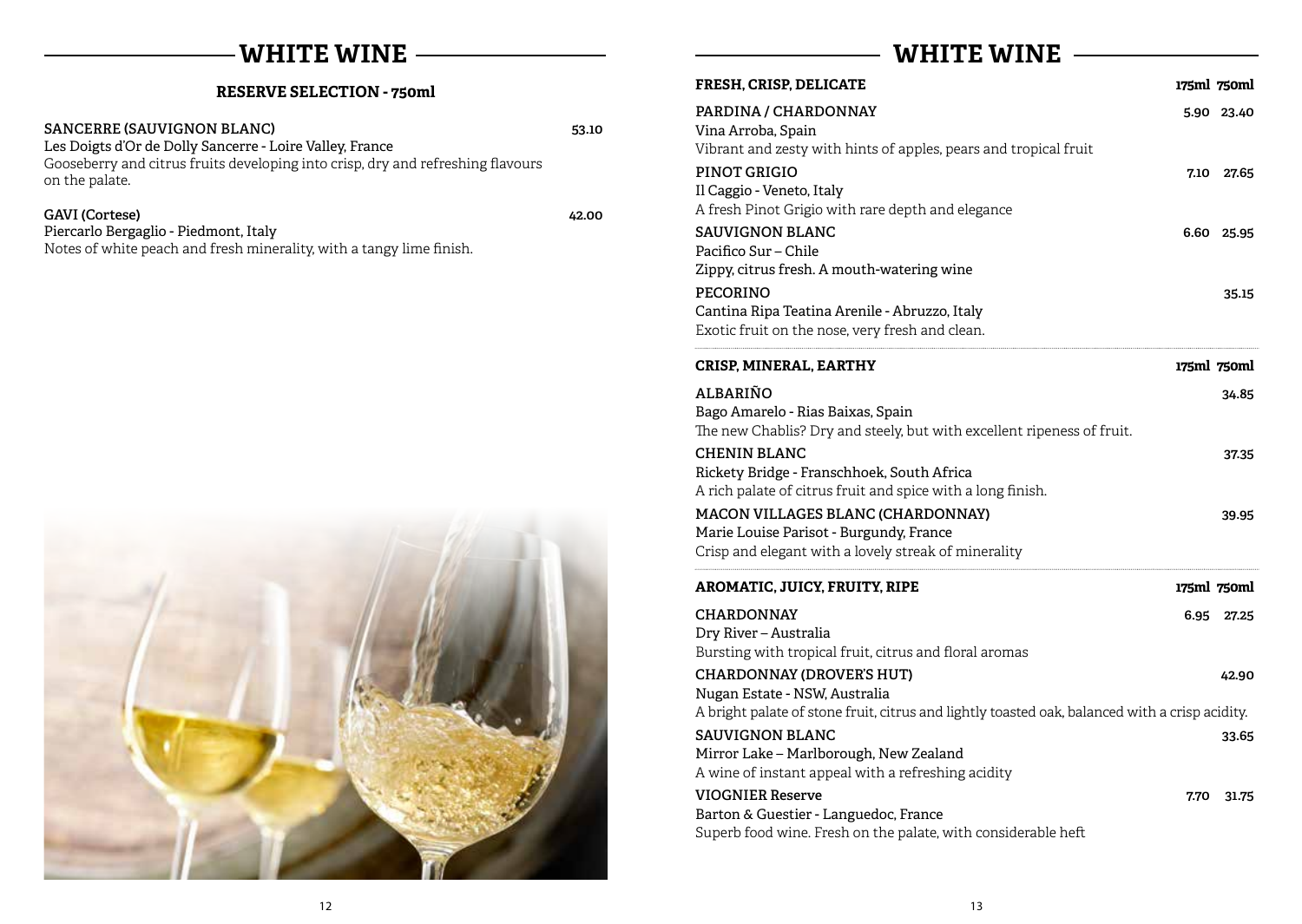# **RED WINE**

# **RED WINE**

 $\overline{\phantom{0}}$ 

| <b>RESERVE SELECTION</b>                                                                                                                       | 750ml |
|------------------------------------------------------------------------------------------------------------------------------------------------|-------|
| CHÂTEAUNEUF-DU-PAPE<br>Barton & Guestier - Rhone, France<br>Stunning depth and complexity of terroir infused fruit.                            | 60.95 |
| <b>RIOJA RESERVA</b><br>El Meson - Rioja, Spain<br>A pure and versatile food wine with rich black fruit underpinned by subtle vanilla.         | 46.15 |
| <b>LUSSAC SAINT ÉMILION VIELLES VIGNES</b><br>Château des Landes - Bordeaux, France<br>Elegant, full and complex. A ripe, dense, silky Merlot. | 52.75 |



| <b>SPICY AND WARMING</b>                                                                                                                                         |      | 175ml 750ml          |
|------------------------------------------------------------------------------------------------------------------------------------------------------------------|------|----------------------|
| <b>CABERNET / MERLOT</b><br>Dudley's Stone - Western Cape, South Africa<br>Intense aromas of fruit and spice                                                     |      | 6.20 24.60           |
| PINOT NOIR RESERVA<br>Vistamar - Casablanca Valley, Chile<br>Aromas of fresh raspberries and cherries, intertwined with notes of caramel and chocolate.          |      | 32.95                |
| RIOJA CRIANZA<br>El Meson Rioja - Rioja, Spain<br>A more elegant and subtle Rioja with a lighter touch of oak than the current fashion                           |      | 34.95                |
| <b>SHIRAZ</b><br>Dry River - Australia<br>Supple, juicy, classic Australian Shiraz                                                                               |      | 6.95 27.45           |
| <b>RICH AND INTENSE</b>                                                                                                                                          |      | 175ml 750ml          |
| <b>CABERNET SAUVIGNON/SYRAH (Gran Reserva)</b><br>Vistamar - Maipo Valley, Chile<br>Full, well balanced and persistent with hints of plum and elegant oak.       |      | 40.50                |
| <b>MALBEC</b> (Limited Edition)<br>Pascual Toso - Mendoza, Argentina<br>Pure, glossy, rich and full.                                                             |      | 40.50                |
| PINOTAGE PREMIER<br>Simonsvlei - Paarl, South Africa<br>Juicy notes of berries and plums with a touch of mocha.                                                  | 7.65 | 31.75                |
| <b>SHIRAZ</b><br>Nugan "Scruffy's Shiraz" Estate, Australia<br>Stylistically between the savoury Rhone and Oz fruitfulness. Ripe fruit and spice.                |      | 38.95                |
| <b>SMOOTH AND FRUITY</b><br>CHIANTI<br>Il Caggio Chianti - Tuscany, Italy<br>A lovely, youthful style of Chianti that displays fresh cherry and strawberry fruit |      | 175ml 750ml<br>30.50 |
| MERLOT<br>McManis - California, USA<br>A fruit forward wine with a soft, velvety finish                                                                          |      | 41.90                |
| MERLOT<br>Tierra Del Rey - Central Valley, Chile<br>A great little guzzling merlot. Ripe red fruits and plum jam                                                 |      | 6.60 26.00           |
| MONTEPULCIANO D'ABRUZZO<br>Sensi Collezione - Venice, Italy<br>Warming and smooth with aromas of violets and spice                                               |      | 32.00                |
| TEMPRANILLO<br>Vina Arroba, Spain<br>Gentle, ripe red berry aromas with a smooth finish                                                                          |      | 5.85 23.45           |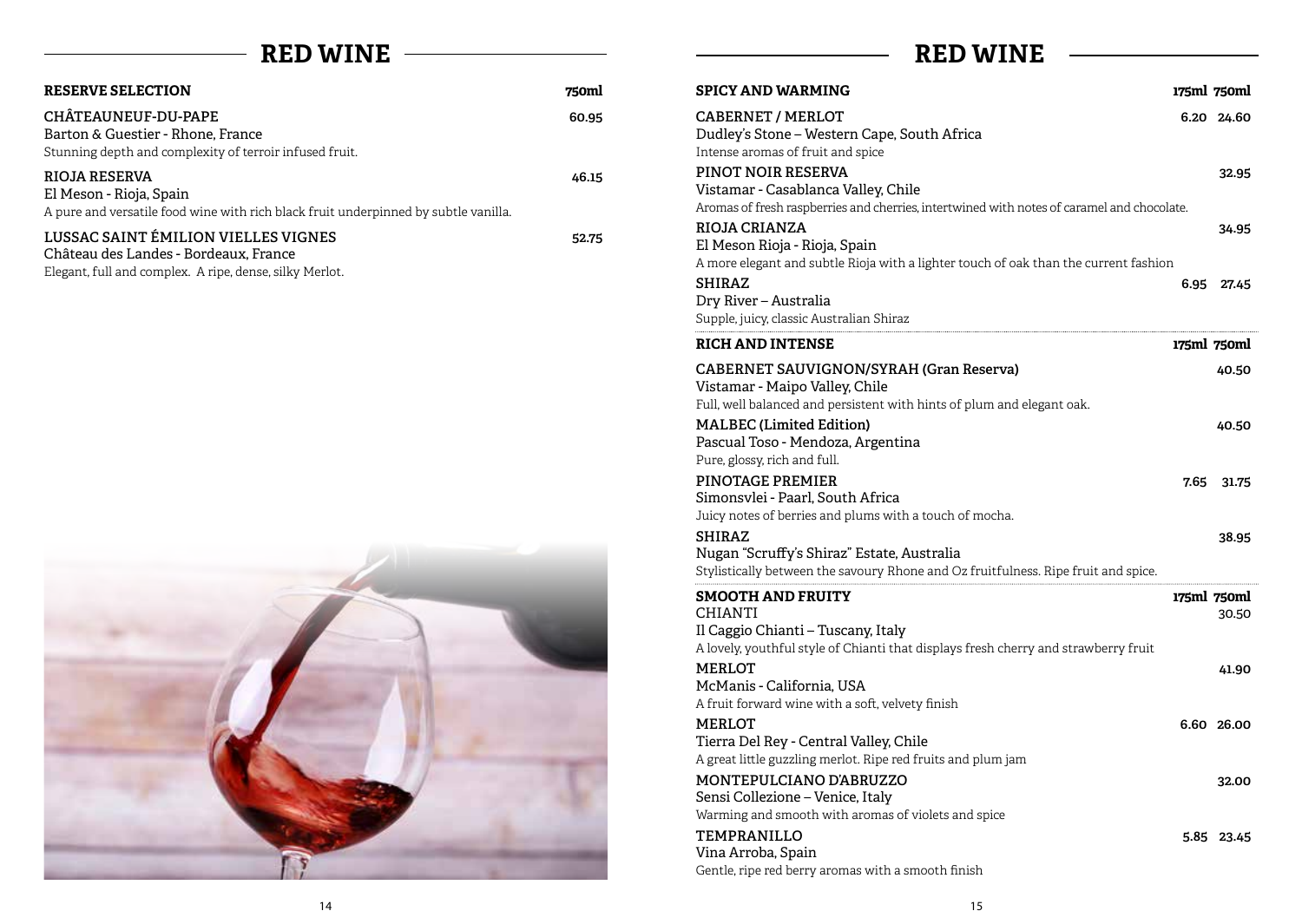

# **SPARKLING AND CHAMPAGNE**

# **SPARKLING**

|                                                                                                                                                                                                            | 125ml | 750ml  |
|------------------------------------------------------------------------------------------------------------------------------------------------------------------------------------------------------------|-------|--------|
| <b>BOLLINGER Champagne N.V.</b><br>A rich full-bodied style of non-vintage                                                                                                                                 |       | 96.75  |
| <b>BRUT N.V.</b><br>Jacques Bardelot - Champagne, France<br>Mineral, fresh, elegant and very long on the palate.                                                                                           |       | 57.45  |
| <b>BRUT NV. ROSE</b><br>Jacques Bardelot - Champagne, France<br>Mineral, fresh, elegant and very long on the palate.                                                                                       |       | 68.15  |
| <b>DOM PERIGNON</b><br>Intensely floral, with perfumed jasmine that dominates the bouquet.<br>Definitely the savoury side of Dom. Nothing remotely sweet or fat,<br>though it's as intense as a Montrachet |       | 239.95 |
| PROSECCO BRUT N.V<br>Il Caggio - Veneto, Italy<br>A fine mousse burst on the palate giving way to a fresh and fruity style.                                                                                | 6.10  | 33.35  |
| PROSECCO BRUT ROSE<br>Il Caggio - Veneto, Italy<br>A fine mousse burst on the palate giving way to a fresh and fruity style.                                                                               |       | 33.35  |
| <b>DESSERT WINE</b>                                                                                                                                                                                        | 125ml | 375ml  |
| <b>MOSCATEL</b><br>Vistamar - Limari Valley, Chile<br>Stunningly fresh and delicious sweetie with delicate floral notes                                                                                    | 6.95  | 20.50  |
| <b>ROSÉ WINE</b>                                                                                                                                                                                           | 175ml | 750ml  |
| <b>PINOT GRIGIO ROSÉ</b><br>Il Caggio - Veneto, Italy<br>Elegant, enticing and full of fruit.                                                                                                              |       | 26.85  |
| ZINFANDEL ROSÉ<br>Wildwood, USA<br>Deliciously ripe with sweet strawberry and raspberry notes                                                                                                              | 6.10  | 24.45  |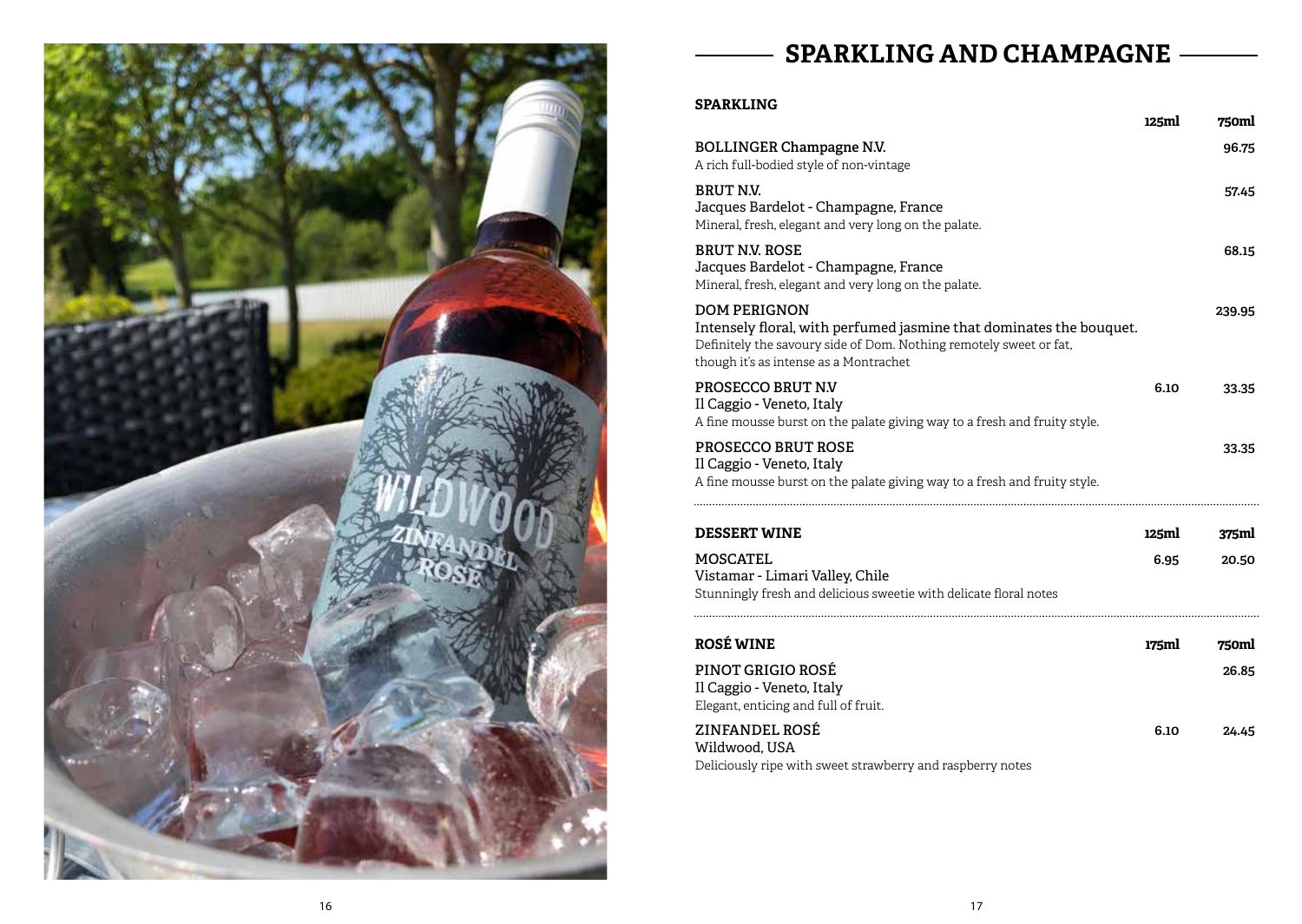# **COFFEE AND TEA**

#### **COFFEE**

|                                                               | small | regular |  |
|---------------------------------------------------------------|-------|---------|--|
| <b>ESPRESSO</b>                                               | 2.65  | 3.50    |  |
| short strong black coffee                                     |       |         |  |
| MACCHIATO                                                     | 3.15  | 3.75    |  |
| a shot of espresso with frothed milk                          |       |         |  |
| <b>AMERICANO</b>                                              | 3.15  | 3.75    |  |
| a shot of espresso with hot water                             |       |         |  |
| <b>WHITE COFFEE</b>                                           | 3.35  | 3.95    |  |
| a shot of espresso with flat milk                             |       |         |  |
| <b>CAFÉ LATTE</b>                                             | 3.35  | 3.95    |  |
| espresso with steamed milk                                    |       |         |  |
| CAPPUCCINO                                                    | 3.35  | 3.95    |  |
| espresso, frothed milk and chocolate                          |       |         |  |
| <b>MOCHA</b>                                                  | 3.35  | 3.95    |  |
| espresso with steamed milk and chocolate                      |       |         |  |
|                                                               |       |         |  |
| <b>FLAVOURED COFFEE</b>                                       |       |         |  |
| add a shot of flavour - caramel, hazelnut, vanilla            |       | 0.85    |  |
| <b>LIQUEUR COFFEE</b>                                         |       |         |  |
| LIQUEUR COFFEE                                                |       | 7.80    |  |
| Baileys - Calypso - Gaelic - Irish - Royale                   |       |         |  |
|                                                               |       |         |  |
| <b>TEA</b>                                                    |       |         |  |
| <b>BREAKFAST TEA</b>                                          |       | 3.25    |  |
| PLANTATION TEA                                                |       | 3.35    |  |
| Earl of Grey - Camomile Blossom - Mojito Mint - China Jasmine |       |         |  |
|                                                               |       |         |  |
|                                                               |       |         |  |
|                                                               |       |         |  |
| HOT CHOCOLATE                                                 | 3.45  | 4.10    |  |
| DELUXE HOT CHOC                                               | 3.60  | 4.25    |  |
| with fresh cream and marshmallows                             |       |         |  |



07/04/2022